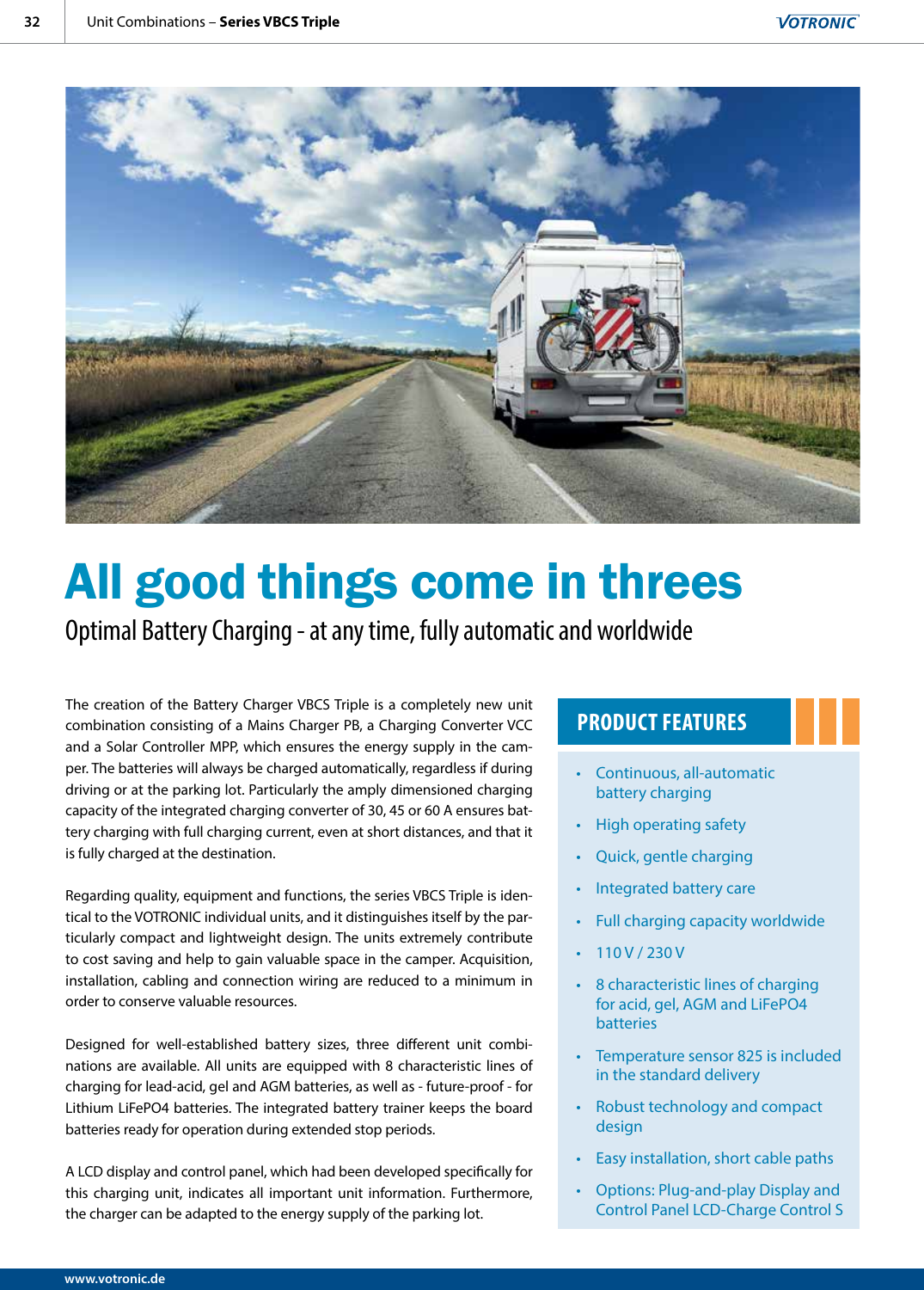## Series VBCS Triple

Unit Combination of Mains Charger, Charging Converter and MPP Solar Controller and Battery Trainer



## **Mobile Charger with charging options for board and starter battery**

#### **VBCS 30/20/250 Triple:**

VCC Charging Converter with 30 A Pb Mobile Charger with 20 A MPP Solar Charging Controller for max. 250 Wp

**VBCS 45/30/350 Triple:** 

VCC Charging Converter with 45 A Pb Mobile Charger with 30 A MPP Solar Charging Controller for max. 350 Wp

Start

#### **VBCS 60/40/430 Triple:**

VCC Charging Converter with 60 A Pb Mobile Charger with 40 A MPP Solar Charging Controller for max. 430 Wp

### **Our Tip**

The combination chargers of series Triple distinguish depending on application:

The series VBCS Triple is a special development with integrated MPP solar charging controller with focus on board battery charging in campers, whereas the series VAC Triple with integrated charging current distributor also supplies high charging current to the starter battery, thus being particularly suitable for intervention vehicles.



Charging of lead batteries is strongly depending on the temperature. Therefore, a temperature sensor should be used for full charging of gel and AGM batteries, which is included in the delivery scope of all units